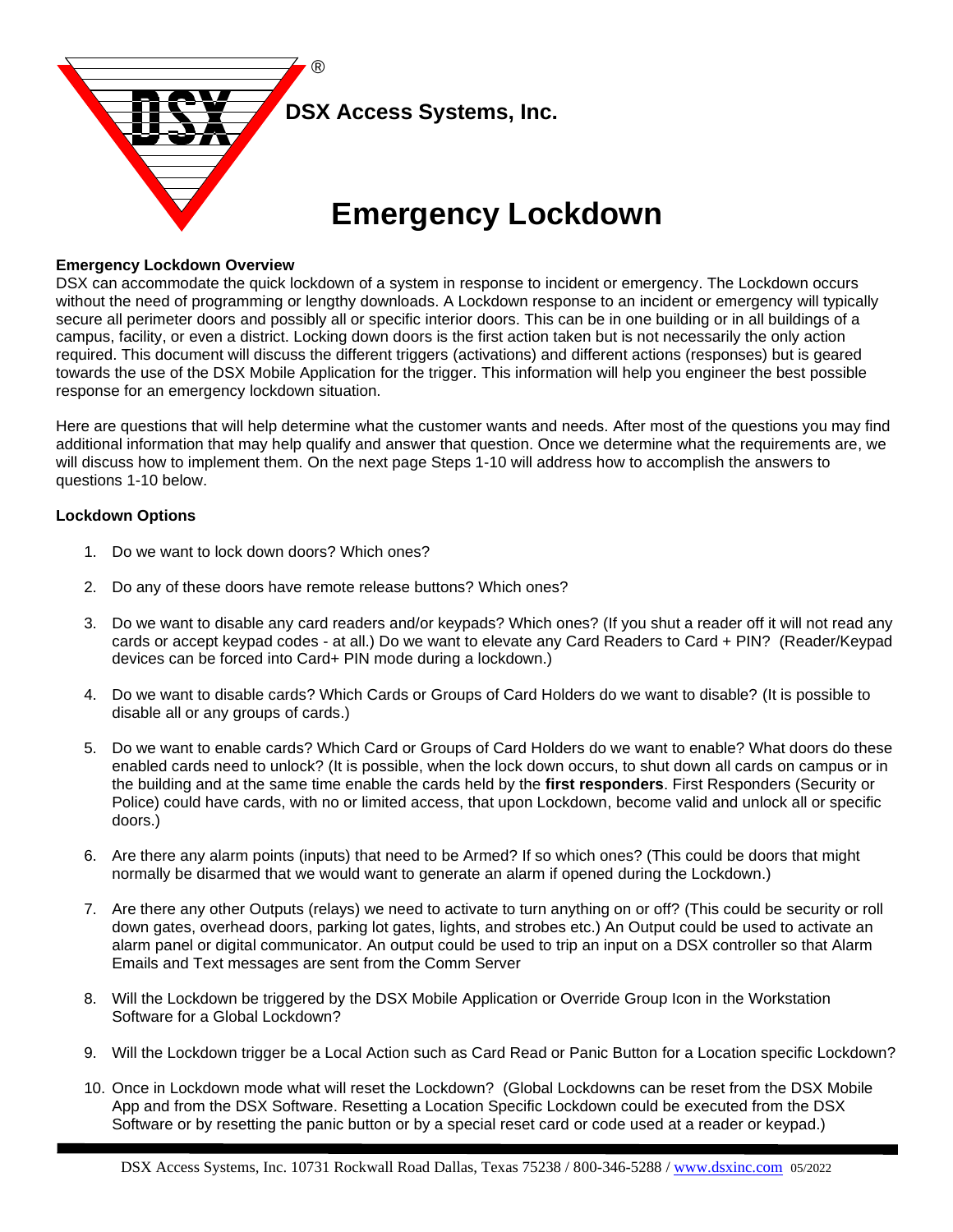## **Lockdown Option Implementation**

Each Location of the system will have its own response plan, and each can respond the same way or differently. Once the individual response plans are created for each location they can be grouped together for a Global Activation. For example, Lockdown Option 1 corresponds to Implementation 1, Option 10 to Implementation 10.

- 1) Edit Each Output in the Location that we want to Lock Down. On the Options Tab make sure that "State when Linked to" is set to SECURE.
	- a) Create a Linking Group named "Lockdown" and add all outputs to be locked down with a 24 hour (dedicated and unused for anything else) conditional Time Zone with a Response of Latch.
- 2) If any of these Outputs (doors) have remote release buttons, make note of which ones. Look to see what Time Zone is assigned to each output that has a remote release button. This is a different input than the Egress, Input 8.
	- a) Create a new Time Zone for each output that has a remote release button. Make sure that these new Time Zones have the same schedule as the original Time Zones and make sure that there is one for each output.
	- b) On the General Tab of these new Time Zones set the "Time Zone is **OFF** when Linked to".
	- c) Assign each of the new Time Zones to its respective Outputs and remove the old Time Zones from the outputs.
	- d) Create a Linking Group that consists of one of these new Time Zones. Give it a conditional Time Zone that determines when the remote release button can work. Give it a response of Pulse and set the pulse time to 5 seconds or what is needed to properly get the door unlocked. Create a Linking Group for each of these new Time Zones.
	- e) Edit the Inputs the remote release buttons are connected to and assign the new linking groups. Each Remote Release Button has a dedicated input, and each input will get its own new Linking Group.
- 3) If we need to disable any card readers or keypads make a note of which ones. Under those Devices look at the Time Zones assigned to them. If they all have the same time zone, make a new Time Zone that has the same schedule. On the General Tab of this new Time Zone set the "Time Zone is **OFF** when Linked to". Keep in mind that if we disable a card reader, no one will have access to unlock the door, regardless of Access Level.
	- a) Assign this new Time Zone to each of the Devices (card readers) that we want to disable during the lockdown.
	- b) Edit the "Lockdown" Linking Group from Step 1 and find this new Time Zone and assign it a 24 hour (unlinked) conditional time zone and a Response of Latch.
	- c) If you are trying to elevate a card reader/keypad into Card + PIN mode continue with steps c, d, and e. Create a Keypad Time Zone that has a schedule of 0-0 for start and stop times. On the general tab of that Time Zone set the "Time Zone is **ON** when Linked to".
	- d) Assign this new Keypad Time Zone to the Keypad Time Zone field on each Device that we want to elevate. Assign this new Time Zone in addition to the Reader Time Zone the device already had. This way the reader/keypad will continue to follow the normal schedule until the lockdown at which time the device will be in Card + PIN mode.
	- e) Edit the "Lockdown" Linking Group from Step 1 and find this new Time Zone and assign it a 24 hour (unlinked) conditional Time Zone and a Response of Latch.
- 4) To Disable Card Holders, we need to determine if we are going to disable all cards or just certain groups of cards. For the Card Holders we want to disable, identify all access levels assigned to those card holders. In each of these Access Levels identify the Time Zones used.
	- a) We will need to create new Time Zones to replace the existing ones. These new Time Zones are to be exclusively used for those Access Levels and not assigned to anything else. On the general tab of the new Time Zones set the "Time Zone is **OFF** when Linked to".
	- b) In each Access Level replace the old Time Zones with the new ones.
	- c) Master Access Level cannot be shut down so if Master Access is held by any card holders that should be disabled, there will need to be a new Access Level created that is All Doors at All Times but where the Time Zone that is used is set "Time Zone is **OFF** when Linked to". Replace the Master Access Level were assigned to card holders with this new Access Level.
	- d) Edit the "Lockdown" Linking Group from Step 1 and find these new Time Zones and assign them a 24 hour (unlinked) conditional Time Zone and a Response of Latch.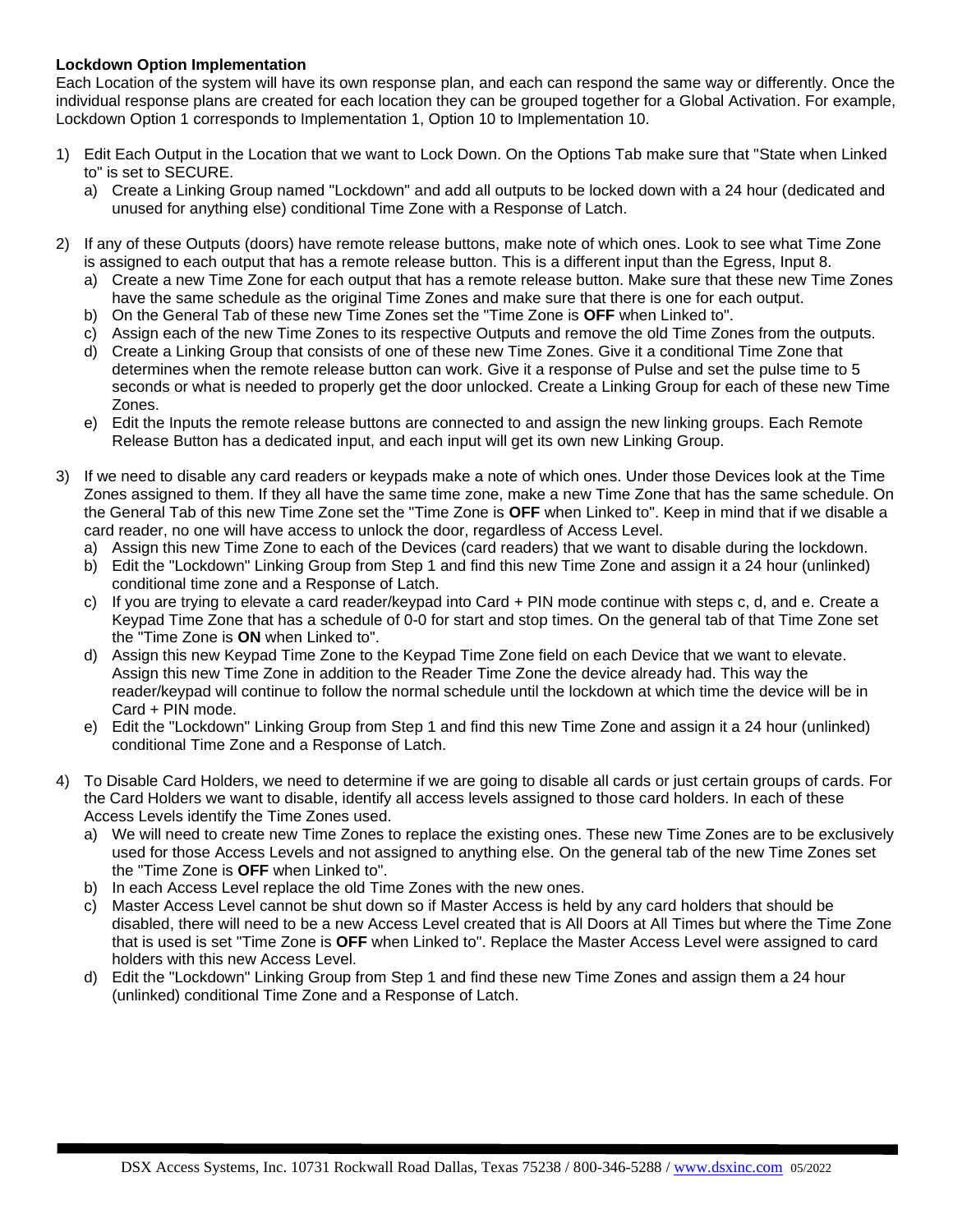- 5) First Responders (Security or Police) could have cards, with no or limited access, that upon Lockdown, become valid and unlock all or specific doors. Dependent on which Readers are active.
	- a) Create a new Time Zone named "First Responders" and set the schedule to 0-0 for start and stop times. On the general tab of that Time Zone set the "Time Zone is **ON** when Linked to". Create a new Access Level named "First Responders" and assign the "First Responders" Time Zone to all doors the First Responder Card Holder should unlock.
	- b) Assign the First Responder Access Level to all First Responder Cards.
	- c) Edit the "Lockdown" Linking Group from Step 1 and find this new "First Responder" Time Zone and assign it a 24 hour (unlinked) conditional Time Zone and a Response of Latch.
- 6) Determine which Inputs (alarm points) that could possibly be disarmed that we would want to be Armed during a Lockdown.
	- a) Create a new Time Zone named "Lockdown Alarms" and set the schedule to 0-0 for start and stop times. On the general tab of that Time Zone set the "Time Zone is **ON** when Linked to".
	- b) Assign this Time Zone to all Inputs we want to be armed during the lockdown. Add this Time Zone to the Inputs in addition to any Time Zone they may have already had.
	- c) Edit the "Lockdown" Linking Group from Step 1 and find this new "Lockdown Alarms" Time Zone and assign it a 24 hour (unlinked) conditional Time Zone and a Response of Latch.
- 7) During the Lockdown output relays can be turned on that can activate or control anything that can be controlled with a switch. This could be security or roll down gates, overhead doors, parking lot gates, lights, dialers and just about anything electrical.
	- a) Create a new Time Zone named "Lockdown Outputs ON" and set the schedule to 0-0 for start and stop times. On the general tab of that Time Zone set the "Time Zone is **ON** when Linked to".
	- b) Assign this Time Zone to all Outputs we want to be On or Secure during the lockdown. Add this Time Zone to the Output in addition to any Time Zone they may have already had.
	- c) Edit the "Lockdown" Linking Group from Step 1 and find this new "Lockdown Outputs ON" Time Zone and assign it a 24 hour (unlinked) conditional Time Zone and a Response of Latch.
	- d) For Email and Text Message notifications connect a Lockdown Output to an unused input and terminate it so that when the output is Open the input is normal. When this Output turns on it will send the input into alarm. The input would have a 24hour (unlinked) time zone to arm it. It would also have the email group assigned to it that includes the card holders to send the emergency message to.
- 8) To Implement the Lockdown using an Override Group or Mobile Command as the Trigger follow these instructions. It is possible to do either one or both.
	- a) Add a virtual output to Device 0. (A Virtual Output is an Output that does not physically exist on a Controller but logically does. 1042 Controllers have an output 1 and 2 for side A and side B. Outputs 3-8 for both sides are virtual outputs.) Add Virtual Output 0:3 and name it "Lockdown". Assign a 24hr Time Zone to the Output and on the Options Tab set the "State when linked to" to "Open". At the bottom of the options tab under "Activates Linking Group " assign the "Lockdown" linking group and set the "Perform Link When" to "Open".
	- b) In Workstation you can now find the "Lockdown" output and set it to Open to test the Lockdown procedure. Make sure that the Lockdown Options are working properly.
	- c) Create and Override Group and assign the "Lockdown" virtual output. The Override Group Icon will show up in Workstation under Override Groups to make it easy to find.
	- d) For the Mobile App create a Mobile Command that consists of the virtual output number 3 and assign it the "Action" of "Grant Access".
- 9) To implement the Lockdown using an input trip or card read follow these instructions.
	- a) For an Input Activation, define the input that will activate the Lockdown and name it "Lockdown Location #". Assign the input a 24hr Time Zone. On the options tab set the "Activates Linking Group" to the "Lockdown" linking group and set "Perform Link On" to - "Alarm". To make this a non-alarm event remove the Time Zone from the input and set the "Perform Link On" to - "Status Change".
	- b) For a Card Read Activation determine which Card(s) should perform the Lockdown when read at which Reader(s). Turn "Code to Linking Logic" On under the Location Yes/No Options Tab and the under Device(s) to initiate the Lockdown. Create a Linking Level named Lockdown and use the Lockdown Linking Group. Assign the Lockdown Linking Level to the Card that should initiate the Lockdown.